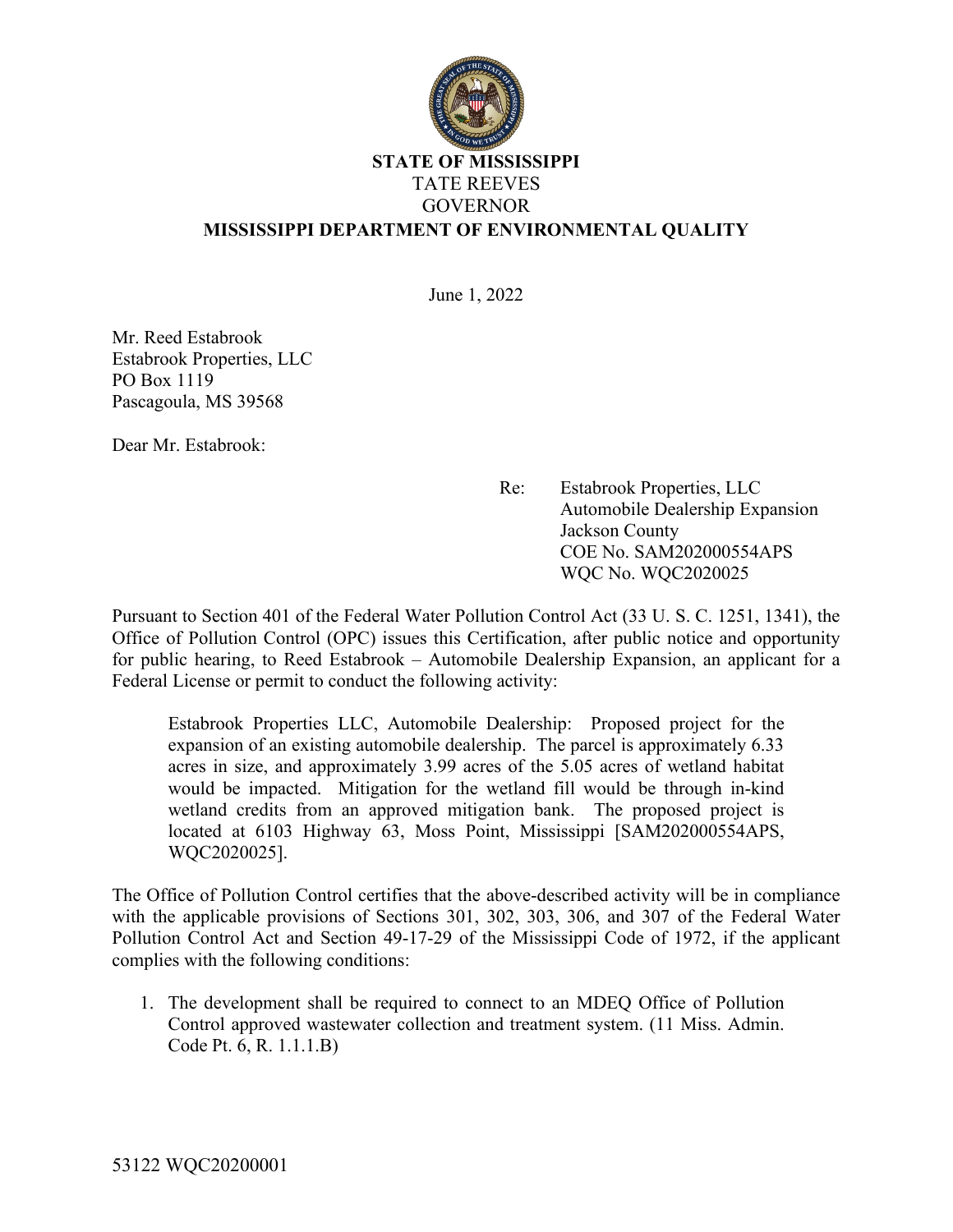- 2. All fill material and excavation areas shall have side slopes of at least 3:1 (horizontal: vertical) and shall be immediately seeded, stabilized, and maintained. (11 Miss. Admin. Code Pt. 6, R.1.1.1.B.)
- 3. Appropriate best management practices (BMPs) shall be properly installed and maintained to prevent the movement of sediment off-site and into adjacent drainage areas. Special care shall be taken prior to and during construction to prevent the movement of sediment into adjacent avoided wetland areas. In the event of any BMP failure, corrective actions shall be taken immediately. (11 Miss. Admin Code Pt. 6, R. 1.1.1.B.)
- 4. For projects greater than five acres of total ground disturbances including clearing, grading, excavating, or other construction activities, the applicant shall obtain the necessary coverage under the State of Mississippi's Large Construction Storm Water General NPDES Permit. For projects greater than one, to less the five acres of total ground disturbances including clearing, grading, excavating, or other construction activities, the applicant shall follow the conditions and limitations of the State of Mississippi's Small Construction Storm Water General NPDES Permit. No construction activities shall begin until the necessary approvals and/or permits have been obtained. (11 Miss. Admin. Code Pt. 6, R. 1.1.1.B.)
- 5. The post-construction stormwater management plan submitted on March 14, 2022, by Compton Engineering, Inc., shall be implemented concurrent with project construction and maintained as proposed. (11 Miss. Admin. Code Pt. 6, R 1.3.4 A (9))
- 6. Mitigation for the impacts of 3.99 acres of wetlands shall be provided by the purchase of mitigation credits from an approved mitigation bank. The number of credits must be in accordance with banking prospectus and should be based upon that required for impacting 3.99 acres of wetlands. Written verification of credit purchase must be provided to the Office of Pollution Control prior to the commencement of any work in the wetland or stream areas. (11 Miss. Admin. Code Pt. 6, R 1.3.4 A (2))
- 7. Turbidity outside the limits of a 750-foot mixing zone shall not exceed the ambient turbidity by more than 50 Nephelometric Turbidity Units. (11 Miss. Admin. Code Pt. 6, R. 2.2.A.)
- 8. No sewage, oil, refuse, or other pollutants shall be discharged into the watercourse.

The Office of Pollution Control also certifies that there are no limitations under Section 302 nor standards under Sections 306 and 307 of the Federal Water Pollution Control Act which are applicable to the applicant's above-described activity.